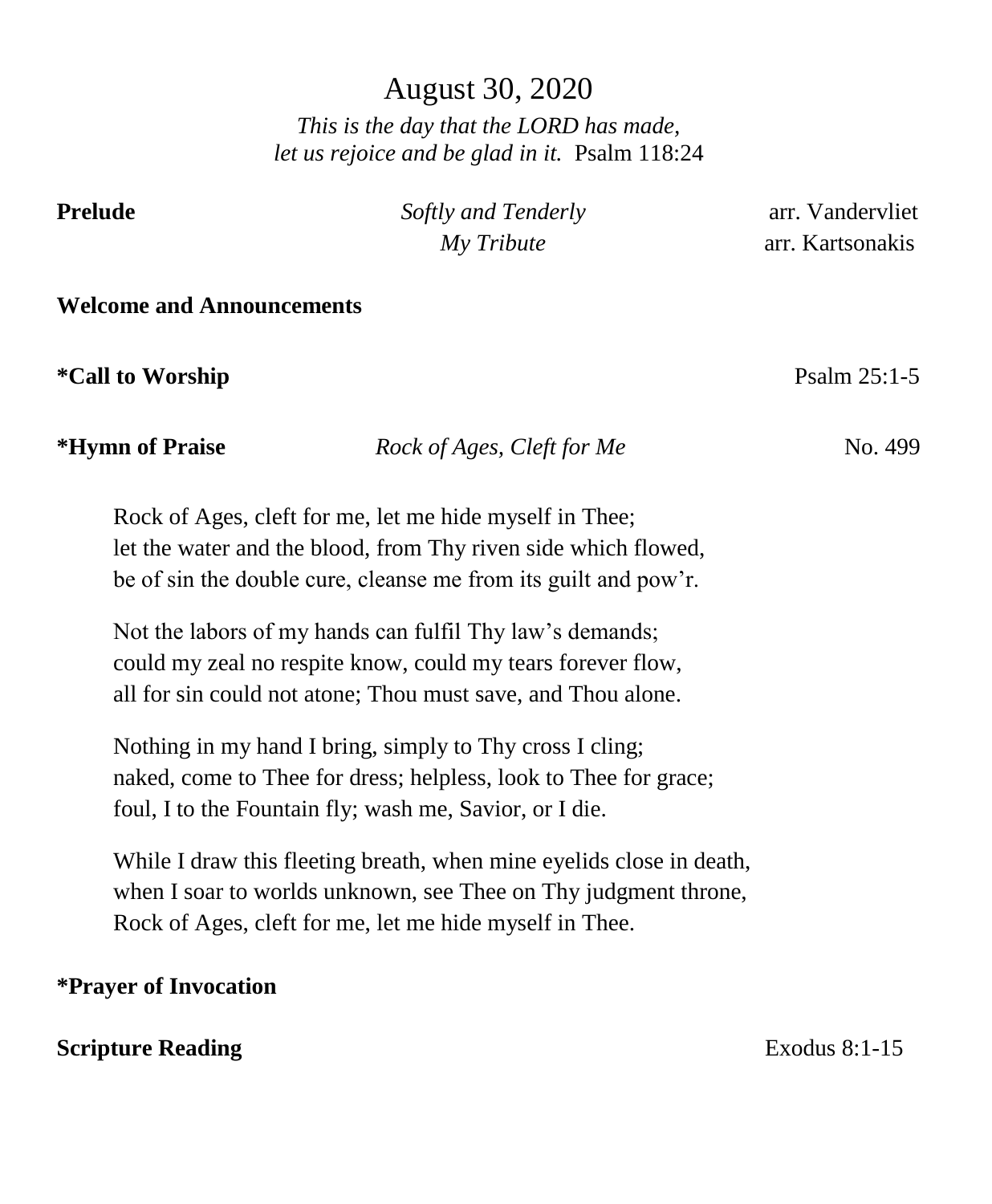#### **Prayer of Confession**

Our Father in heaven, may your name always be hallowed in our minds and on our lips. Help us in our daily struggles with sin and enable us more and more to die to it and to live for your righteousness. We confess that we cannot go long in our days before we find ourselves sinning. We acknowledge that the greatness of our sin is that it is against you, a holy God. Forgive us of our sin, we pray, and by the power of your Holy Spirit, work in our hearts more and more the repentance that we truly need. For it is in Jesus' name we pray, Amen.

#### **Assurance of Pardoning Grace** Psalm 25:6-7

<sup>6</sup> Remember, O Lord, your great mercy and love, for they are from of old.

 $7$  Remember not the sins of my youth and my rebellious ways; according to your love remember me, for you are good, O Lord.

| *Hymn of Thanksgiving | When This Passing World Is Done | No. 545 |
|-----------------------|---------------------------------|---------|
|-----------------------|---------------------------------|---------|

When this passing world is done, when has sunk yon glaring sun, when we stand with Christ in glory, looking o'er life's finished story, then, Lord, shall I fully know, not till then, how much I owe.

When I hear the wicked call on the rocks and hills to fall. when I see them start and shrink on the fiery deluge brink, then, Lord, shall I fully know, not till then, how much I owe.

 When I stand before the throne, dressed in beauty not my own, when I see thee as thou art, love thee with unsinning heart, then, Lord, shall I fully know, not till then, how much I owe.

When the praise of heav'n I hear, loud as thunders to the ear, loud as many waters' noise, sweet as harp's melodious voice,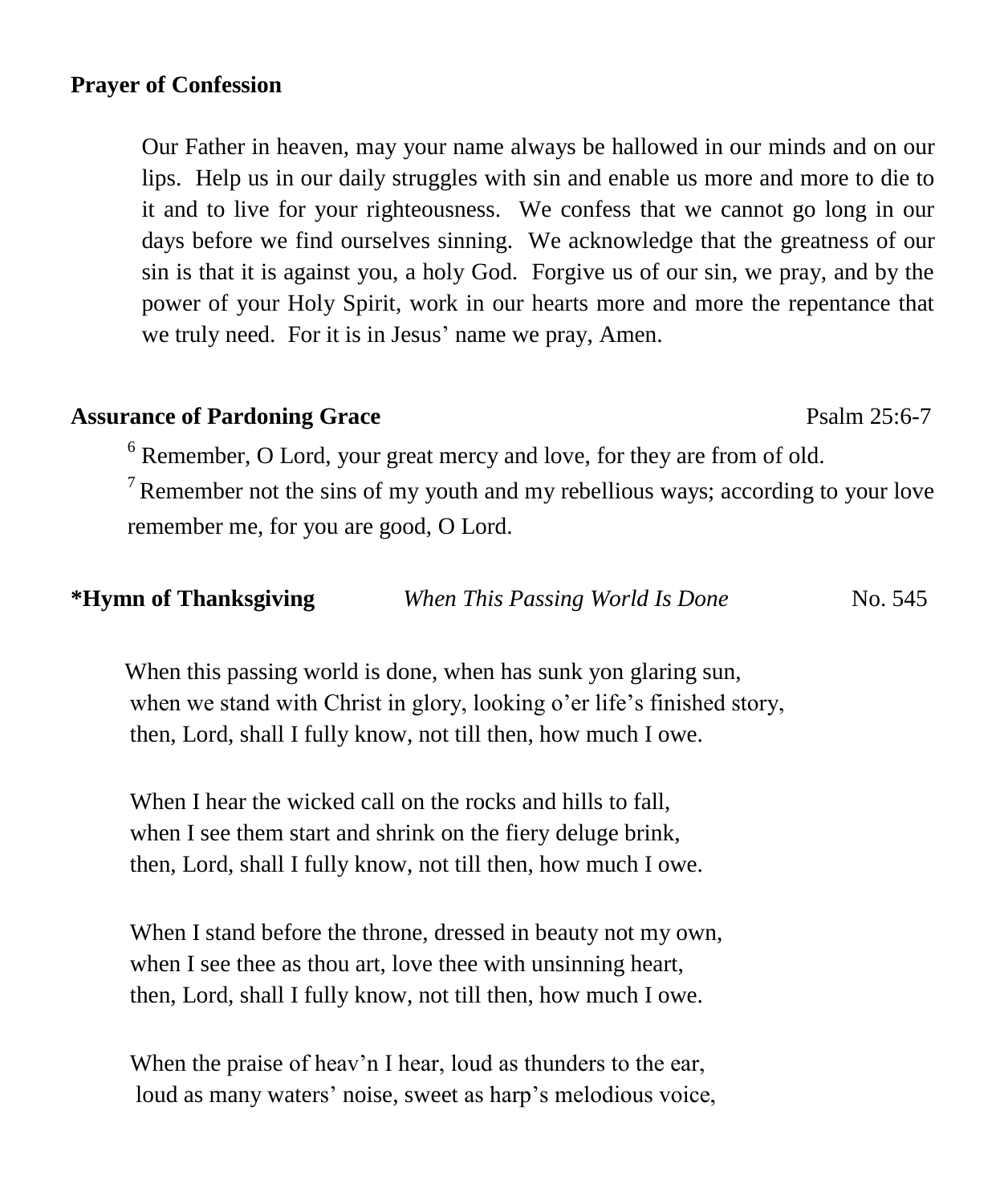then, Lord, shall I fully know, not till then, how much I owe.

 Chosen not for good in me, wakened up from wrath to flee, hidden in the Savior's side, by the Spirit sanctified, teach me, Lord, on earth to show, by my love, how much I owe.

## **Westminster Shorter Catechism 67-68**

Q. 67 Which is the sixth commandment?

## **A. The sixth commandment is,** *Thou shalt not kill***.**

Q. 68 What is required in the sixth commandment?

# **A. The sixth commandment requireth all lawful endeavors to preserve our own life, and the life of others.**

## **Prayer of Intercession**

| <i><b>*Hymn of Preparation</b></i>             | $P_{\text{Salm}}$ 25 vv1-7         | <b>Trinity Psalter</b> |
|------------------------------------------------|------------------------------------|------------------------|
|                                                | Tune: Breathe on Me, Breath of God | No. 334                |
| <sup>1</sup> To Thee I lift my soul,           |                                    |                        |
| ${}^{2}$ O Lord; I trust in Thee,              |                                    |                        |
| My God; let me not be ashamed                  |                                    |                        |
| Nor foes exult o'er me.                        |                                    |                        |
| <sup>3</sup> Yea, none that wait on Thee       |                                    |                        |
| Shall be ashamed at all;                       |                                    |                        |
| But those that wantonly transgress,            |                                    |                        |
| Upon them shame shall fall.                    |                                    |                        |
| <sup>4</sup> Show me thy ways, O Lord;         |                                    |                        |
| Thy paths, O teach Thou me,                    |                                    |                        |
| <sup>5</sup> And do Thou lead me in Thy truth; |                                    |                        |
| Therein my teacher be.                         |                                    |                        |
| For Thou art God that dost                     |                                    |                        |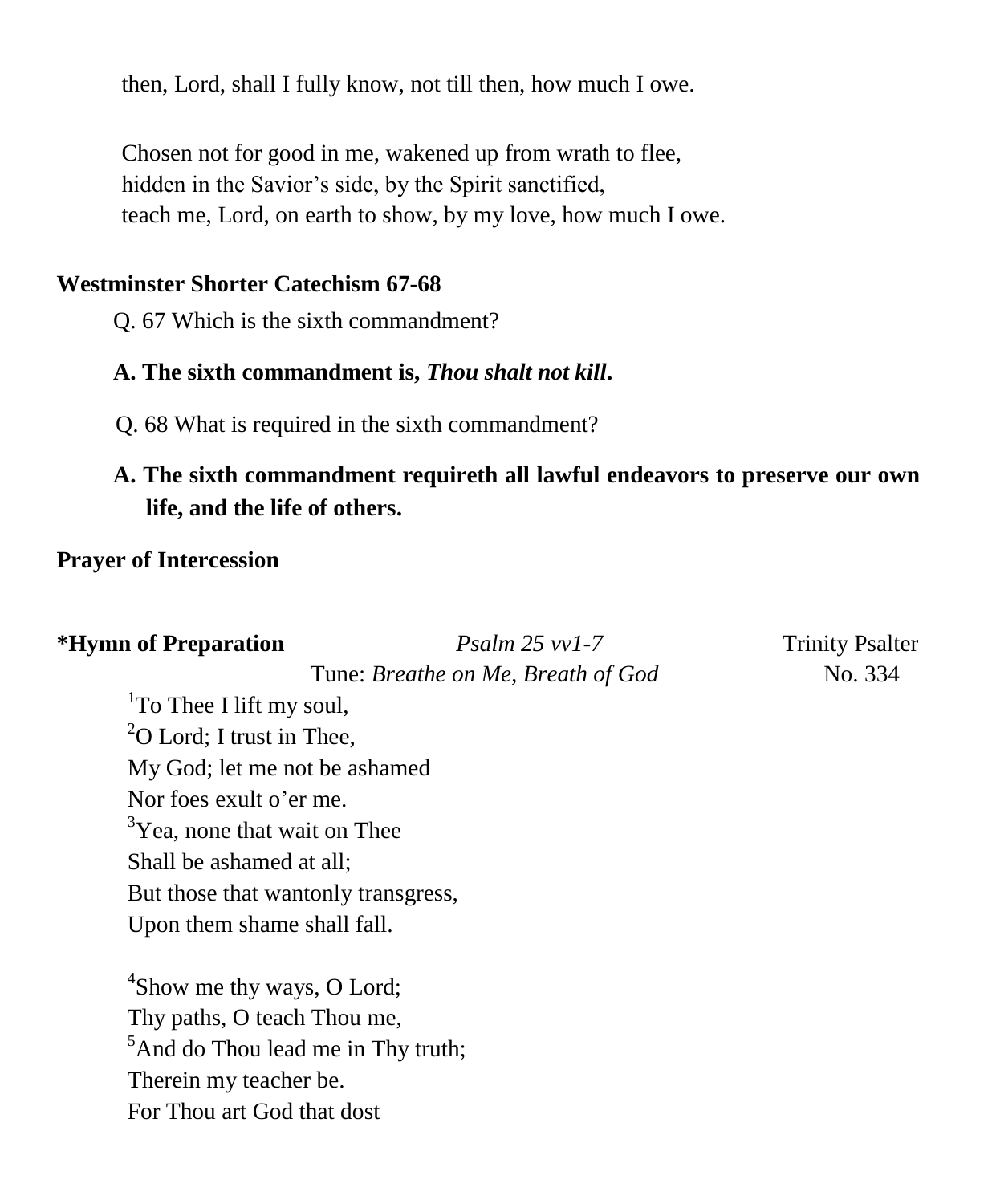To me salvation send, And I upon Thee all the day Expecting do attend.

<sup>6</sup>Thy tender mercies, Lord, To mind do Thou recall, And lovingkindnesses, for they Have been through ages all.  $^7$ My sins of youth, my faults, Do Thou, O Lord, forget; In lovingkindess think on me And for Thy goodness great.

| <b>Sermon</b> |             | While He Dwelt Below | Luke 8:22-25 |
|---------------|-------------|----------------------|--------------|
| Outline       |             |                      |              |
|               | 1. Humanity |                      |              |

2. Trials

3. Peace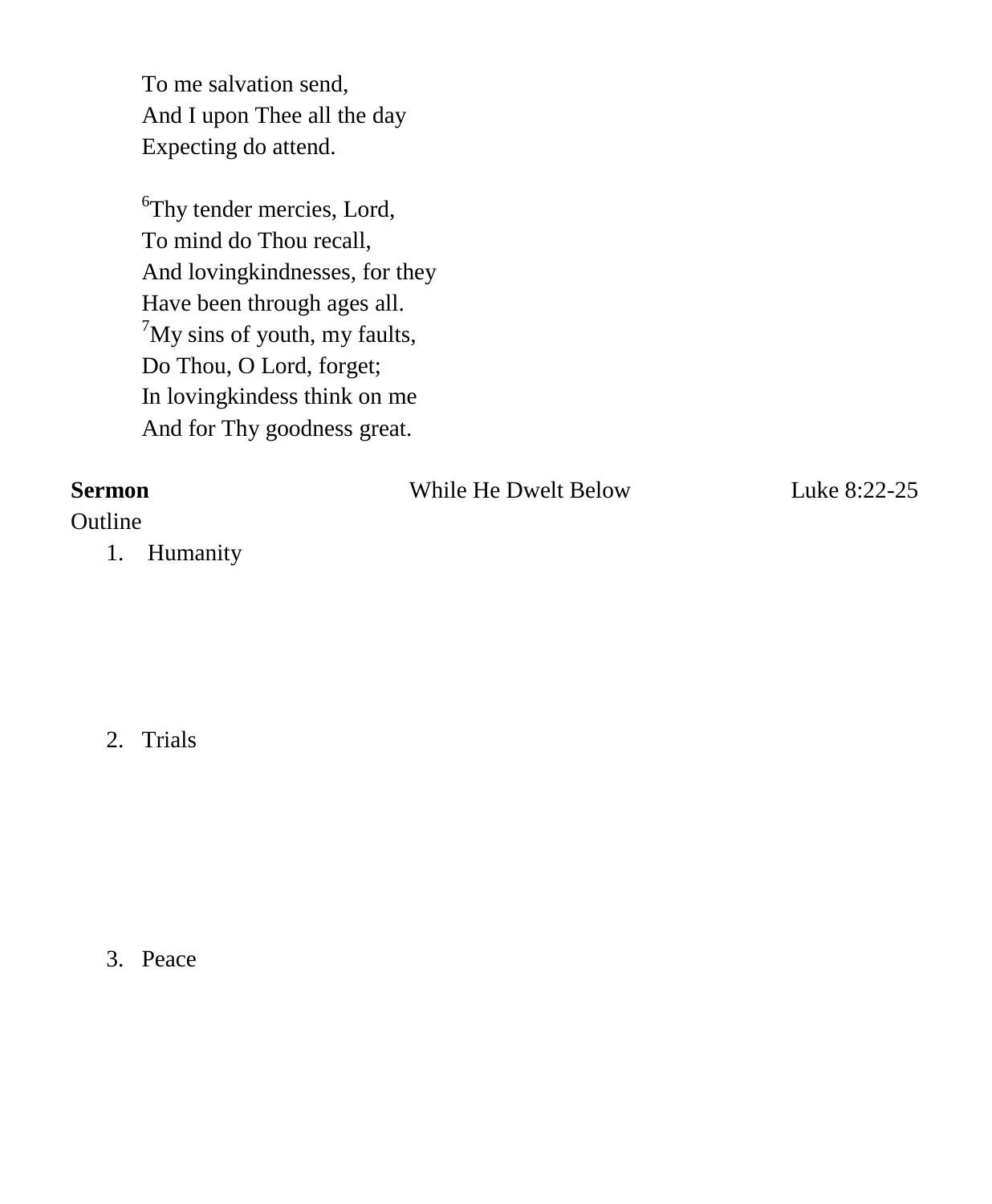#### **\*Hymn of Response** *Be Still My Soul*No. 689

Be still, my soul: the Lord is on your side; bear patiently the cross of grief or pain; leave to your God to order and provide; in ev'ry change He faithful will remain. Be still, my soul: your best, your heav'nly Friend through thorny ways leads to a joyful end.

Be still, my soul: your God will undertake to guide the future as He has the past. Your hope, your confidence let nothing shake; all now mysterious shall be bright at last. Be still, my soul: the waves and winds still know His voice who ruled them while He dwelt below.

Be still, my soul: when dearest friends depart, and all is darkened in the vale of tears, then shall you better know His love, His heart, who comes to soothe your sorrow and your fears. Be still, my soul: your Jesus can repay from His own fullness all He takes away.

Be still, my soul: the hour is hast'ning on when we shall be forever with the Lord, when disappointment, grief, and fear are gone, sorrow forgot, love's purest joys restored. Be still, my soul: when change and tears are past, all safe and blessed we shall meet at last.

#### **\*Benediction**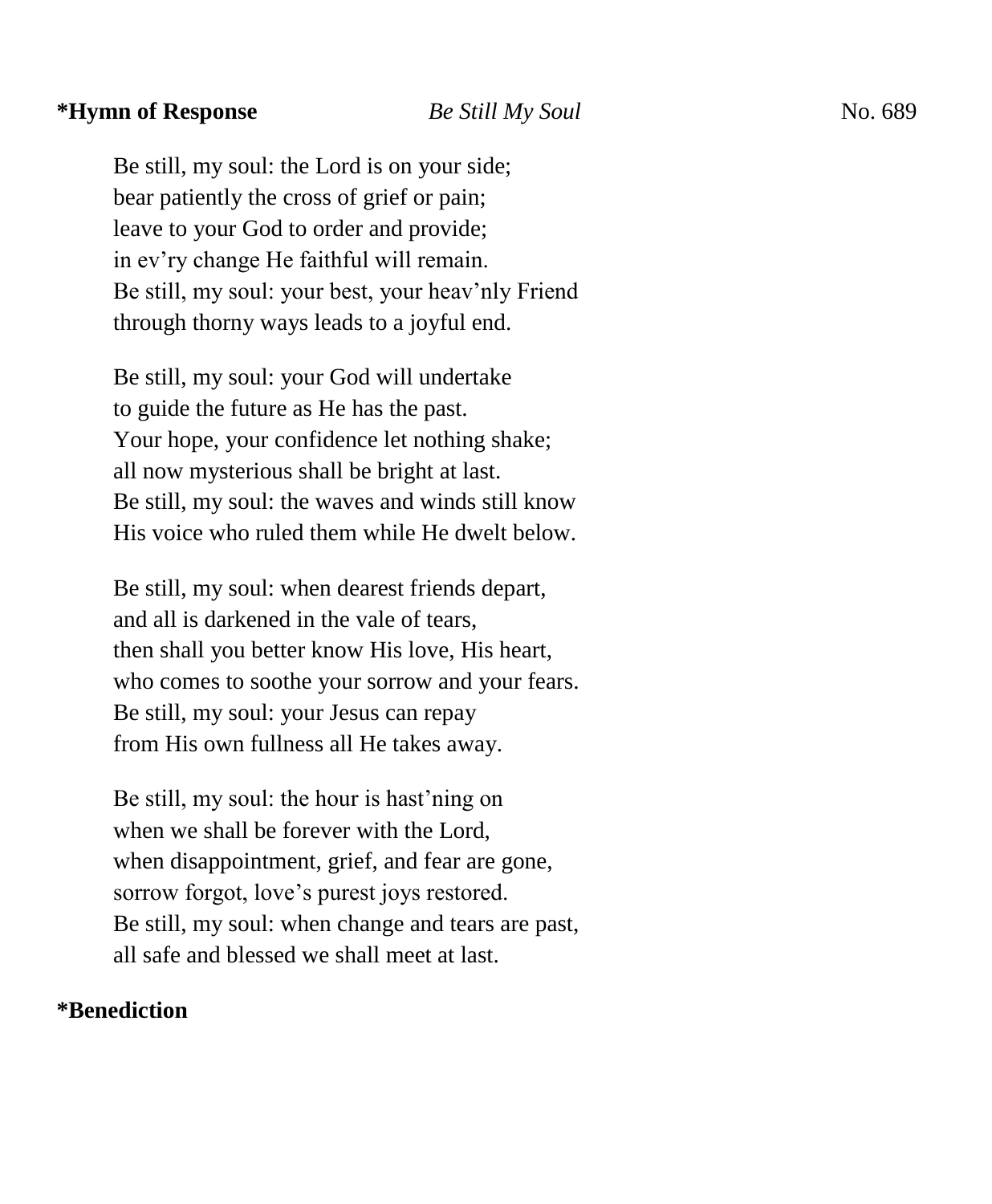## **\*Gloria Patri** No. 735

Glory be to the Father, and to the Son, and to the Holy Ghost; as it was in the beginning, is now, and ever shall be, world without end. Amen, amen.

| *Postlude                             | Jesus! What a Friend for Sinners! | arr. Callahan       |  |
|---------------------------------------|-----------------------------------|---------------------|--|
| * Congregation: Please stand as able. |                                   |                     |  |
|                                       | * * * * * * * *                   |                     |  |
| <b>Piano and Organ</b>                |                                   | <b>Sandy Schoon</b> |  |

**Intercessory Prayer** Nelson Schoon

# **Weekly Calendar**

| <b>DATE</b>     | TIME     | <b>EVENT</b>                                                                        |
|-----------------|----------|-------------------------------------------------------------------------------------|
| <b>SUN 8/30</b> | 10:00 AM | <b>Worship Service</b> (also available on YouTube $\&$<br>Facebook)                 |
| <b>SUN 9/06</b> | 10:00 AM | <b>Worship Service and Lord's Supper (also)</b><br>Available on YouTube & Facebook) |
|                 | 11:30 AM | <b>Youth Bible Study</b>                                                            |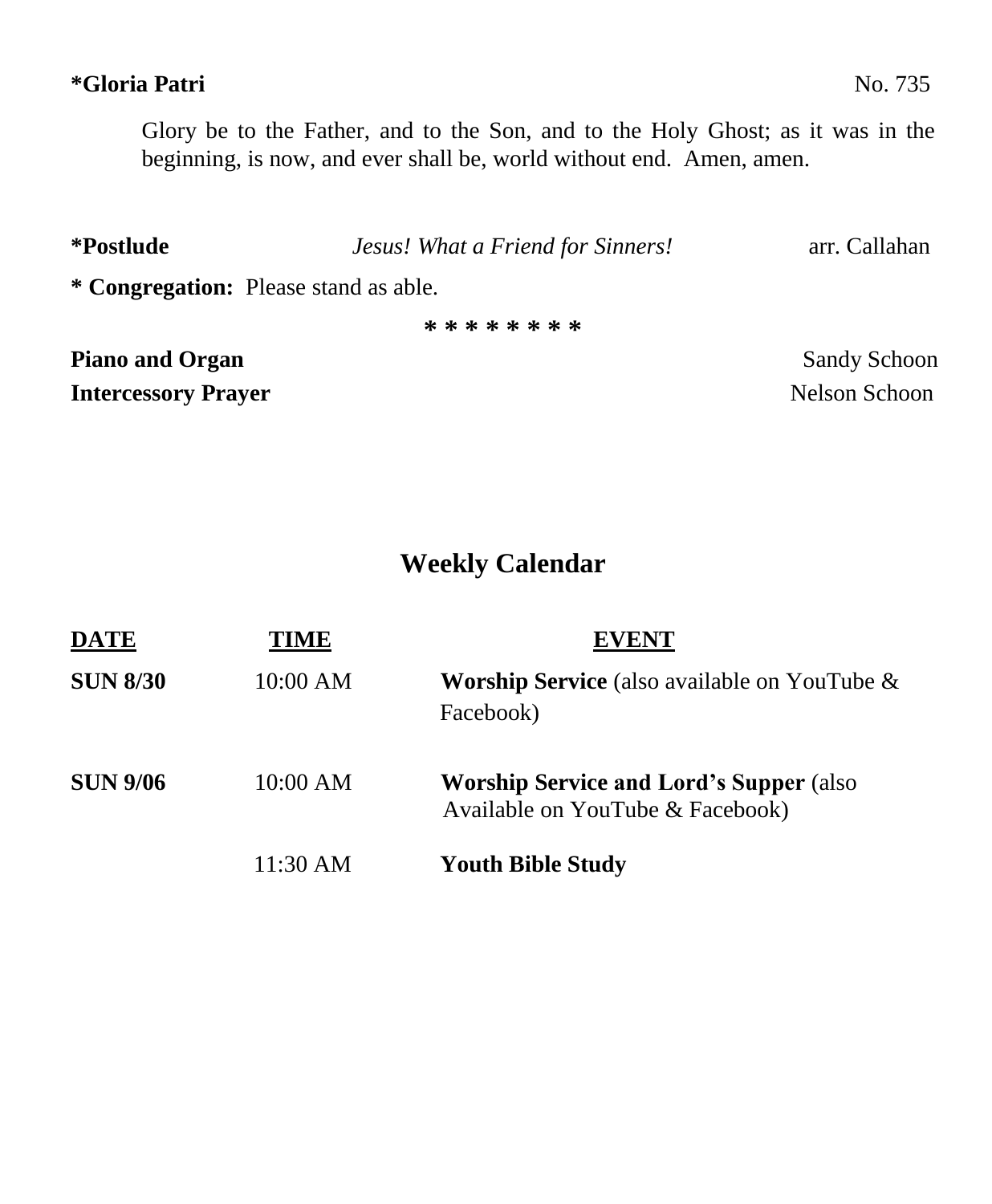# **Serving the Lord**

|                         | 8/30      | 9/6                 | 9/13                |
|-------------------------|-----------|---------------------|---------------------|
|                         |           |                     |                     |
| <b>AM Nursery</b>       | N/A       | N/A                 | N/A                 |
| Greeters                | N/A       | N/A                 | N/A                 |
| <b>Treats</b>           | N/A       | N/A                 | N/A                 |
| Serve/Cleanup           | N/A       | N/A                 | N/A                 |
| Audio                   | B. Schoon | J. Martin           | <b>B.</b> Armstrong |
| <b>Communion Helper</b> | N/A       | Kathleen Gretzinger | N/A                 |
| Elder of the Week       | Nelson    | Lindborg            | Gretzinger          |



# **September Birthdays & Anniversaries**

 $16<sup>th</sup>$  Arlene Lanenga  $30<sup>th</sup>$  Joan Veenstra

- $8^{\text{th}}$ Don & Darlene Stam's Anniversary
- $10^{th}$  Bob & Maureen Birkett's Anniversary
- 13<sup>th</sup> Dean & Sharon Lauer's Anniversary
- $20<sup>th</sup>$  Yon & Alice Lindborg's Anniversary